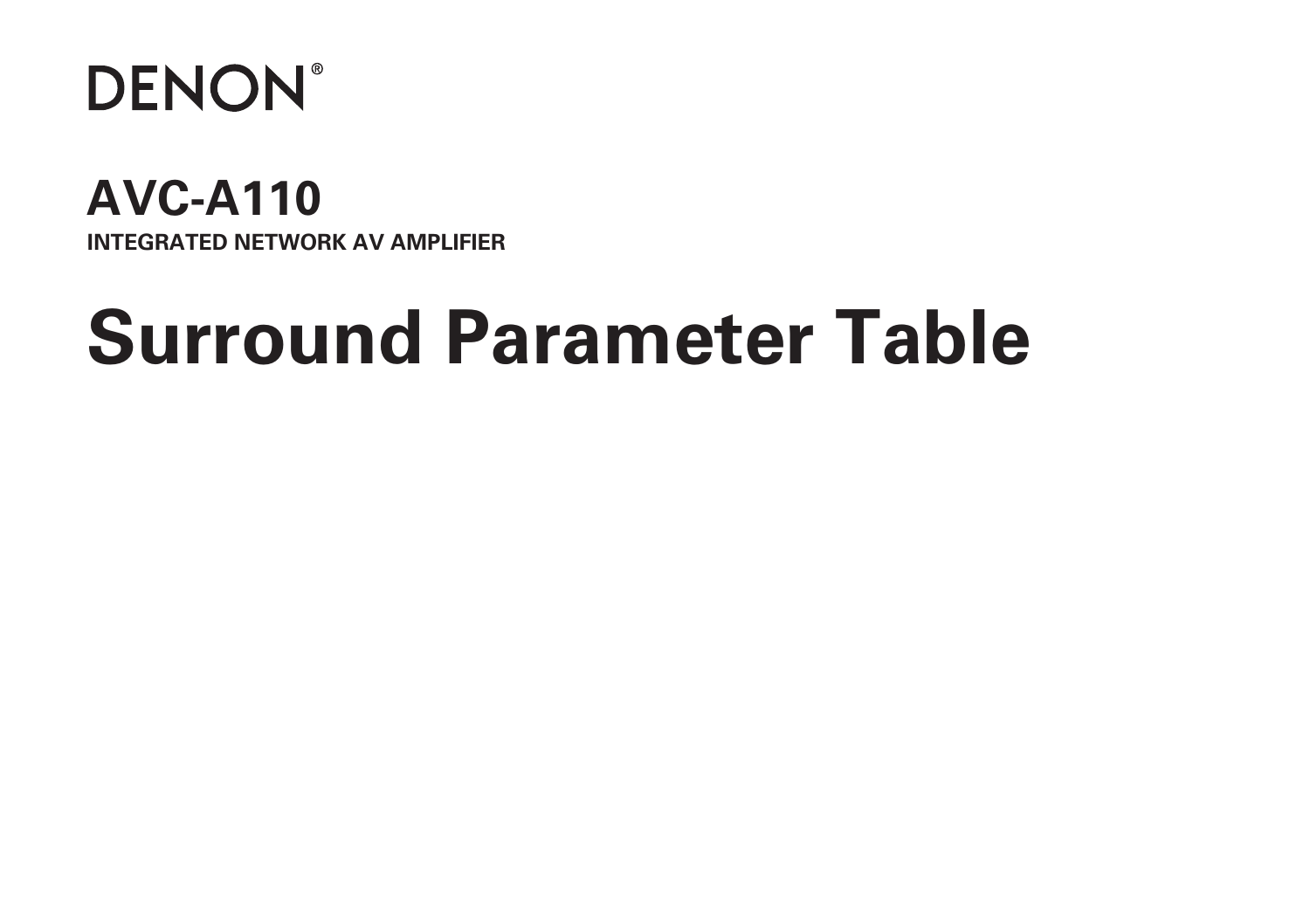#### **Sound modes and channel output**

 $\bigcirc$  This indicates the audio output channels or surround parameters that can be set.

D This indicates the audio output channels. The output channels depend on the settings of "Speaker Config.".

|                                    |                     |                |                 |                         |                   |                        |                |                               | Channel output         |                       |                           |                  |                 |                                           |                                              |                                          |                |
|------------------------------------|---------------------|----------------|-----------------|-------------------------|-------------------|------------------------|----------------|-------------------------------|------------------------|-----------------------|---------------------------|------------------|-----------------|-------------------------------------------|----------------------------------------------|------------------------------------------|----------------|
| Sound mode                         | Front<br>L/R        | Center         | Surround<br>L/R | Surround<br>Back<br>L/R | Front Wide<br>L/R | Front<br>Height<br>L/R | L/R            | Top Front   Top Middle<br>L/R | <b>Top Rear</b><br>L/R | Rear<br>Height<br>1/R | Surround<br>Height<br>L/R | Center<br>Height | Top<br>Surround | Front<br>Dolby<br>Atmos<br>Enabled<br>L/R | Surround<br>Dolby<br>Atmos<br>Enabled<br>L/R | Back<br>Dolby<br>Atmos<br>Enabled<br>L/R | Subwoofer      |
| Direct/Pure Direct (2-channel)     | $\circlearrowright$ |                |                 |                         |                   |                        |                |                               |                        |                       |                           |                  |                 |                                           |                                              |                                          | $@*4$          |
| Direct/Pure Direct (Multi-channel) | O                   | $\circledcirc$ | $\circledcirc$  | ◎ * 5                   | ◎ * 5             | $@*5$                  | $@*5$          | $@*5$                         | ◎ * 5                  | ◎ * 5                 | ◎ * 5                     | $@*5$            | $@*5$           | $@*5$                                     | ◎ * 5                                        | ◎ * 5                                    | ∩              |
| DSD Direct (2-channel)             | $\circ$             |                |                 |                         |                   |                        |                |                               |                        |                       |                           |                  |                 |                                           |                                              |                                          | $@*4$          |
| DSD Direct (Multi-channel)         | O                   | $\circledcirc$ | $\circledcirc$  |                         |                   |                        |                |                               |                        |                       |                           |                  |                 |                                           |                                              |                                          | $\circledcirc$ |
| Stereo                             | $\circ$             |                |                 |                         |                   |                        |                |                               |                        |                       |                           |                  |                 |                                           |                                              |                                          | $\circledcirc$ |
| Dolby Atmos                        | $\bigcirc$          | $\circledcirc$ | $\circledcirc$  | $\circledcirc$          | $\circledcirc$    | $\circledcirc$         | $\circledcirc$ | $\circledcirc$                | $\circledcirc$         | $\circledcirc$        |                           |                  |                 | $\circledcirc$                            | $\circledcirc$                               | $\circledcirc$                           | $\circledcirc$ |
| Dolby TrueHD                       | $\circ$             | $\circledcirc$ | $\circledcirc$  | $@*5$                   |                   |                        |                |                               |                        |                       |                           |                  |                 |                                           |                                              |                                          | $\circledcirc$ |
| Dolby Digital Plus                 | O                   | $\circledcirc$ | $\circledcirc$  | ◎ * 5                   |                   |                        |                |                               |                        |                       |                           |                  |                 |                                           |                                              |                                          | $\circledcirc$ |
| Dolby Digital                      | $\circ$             | $\circledcirc$ | $\circledcirc$  |                         |                   |                        |                |                               |                        |                       |                           |                  |                 |                                           |                                              |                                          | $\odot$        |
| Dolby Surround *1                  | O                   | $\circledcirc$ | $\circledcirc$  | ◎ * 6                   | ◎ * 7             | $\circledcirc$         | $\circledcirc$ | $\circledcirc$                | $\circledcirc$         | $\circledcirc$        |                           |                  |                 | $\circledcirc$                            | $\circledcirc$                               | Ō                                        |                |
| <b>IMAX DTS:X</b>                  | 0                   | $\circledcirc$ | $\circledcirc$  | $\circledcirc$          | $\circledcirc$    | $\circledcirc$         | $\circledcirc$ | $\circledcirc$                | $\circledcirc$         | $\circledcirc$        | $\circledcirc$            | $\circledcirc$   | $\circledcirc$  | $\circledcirc$                            | $\circledcirc$                               | $\circledcirc$                           | $\circledcirc$ |
| IMAX DTS                           | $\circ$             | $\circledcirc$ | ◎ *8            | $0*8$                   |                   |                        |                |                               |                        |                       |                           |                  |                 |                                           |                                              |                                          | $\odot$        |
| DTS:X                              | $\circ$             | $\circledcirc$ | $\circledcirc$  | $\circledcirc$          | $\circ$           | $\circledcirc$         | $\circledcirc$ | $\circledcirc$                | $\circledcirc$         | $\circledcirc$        | $\circledcirc$            | $\circledcirc$   | $\circledcirc$  | $\circledcirc$                            | $\circledcirc$                               | $\circledcirc$                           | $\circledcirc$ |
| DTS-HD                             | O                   | $\circledcirc$ | $\circledcirc$  | ◎*5                     | ◎ * 5             |                        |                |                               |                        |                       |                           |                  |                 |                                           |                                              |                                          | $\circledcirc$ |
| <b>DTS</b> Express                 | $\circlearrowright$ | $\circledcirc$ | $\circledcirc$  | $\circledcirc$          |                   |                        |                |                               |                        |                       |                           |                  |                 |                                           |                                              |                                          | $\circledcirc$ |
| DTS 96/24                          | O                   | $\circledcirc$ | $\circledcirc$  | $\circledcirc$          |                   |                        |                |                               |                        |                       |                           |                  |                 |                                           |                                              |                                          |                |
| <b>DTS Surround</b>                | $\bigcirc$          | $\circledcirc$ | $\circledcirc$  | $\circledcirc$          |                   |                        |                |                               |                        |                       |                           |                  |                 |                                           |                                              |                                          | $\odot$        |
| DTS Neural: X *2                   | $\circ$             | $\circledcirc$ | $\circledcirc$  | $\circledcirc$          | $\circledcirc$    | $\circledcirc$         | $\circledcirc$ | $\circledcirc$                | $\circledcirc$         | $\circledcirc$        | $\circledcirc$            | $\circledcirc$   | $\circledcirc$  | $\circledcirc$                            | $\circledcirc$                               | $\circledcirc$                           | $\circledcirc$ |
| DTS Virtual:X *3                   | $\bigcirc$          | $\circledcirc$ | $\circledcirc$  | $\circledcirc$          |                   |                        |                |                               |                        |                       |                           |                  |                 |                                           |                                              |                                          | $\circledcirc$ |

\*1 The applicable sound mode includes "Dolby Surround" and sound modes that have "+Dolby Surround" in the sound mode name.

\*2 The applicable sound mode includes "DTS Neural:X" and sound modes that have "+Neural:X" in the sound mode name.

\*3 The applicable sound mode includes "DTS Virtual:X" and sound modes that have "+Virtual:X" in the sound mode name.

z4 Audio is output when "Bass" - "Subwoofer Mode" in the menu is set to "LFE+Main".

\*5 A signal for each channel contained in an input signal is output as audio.

z6 Audio is not output when the "Surround Parameter" - "Speaker Virtualizer" in the menu is set to "On" and "Speaker Config." - "Surr. Back" in the menu is set to "1 spkr".

- z7 Audio is not output when the "Surround Parameter" "Speaker Virtualizer" is set to "On".
- z8 When "Speaker Config." "Surr. Back" is set to "2 spkrs", "Speaker Config." "Center" is set to "Large" or "Small", and sound mode is set to "IMAX DTS", surround audio is output from the surround back speaker. Audio is not output from the surround speaker.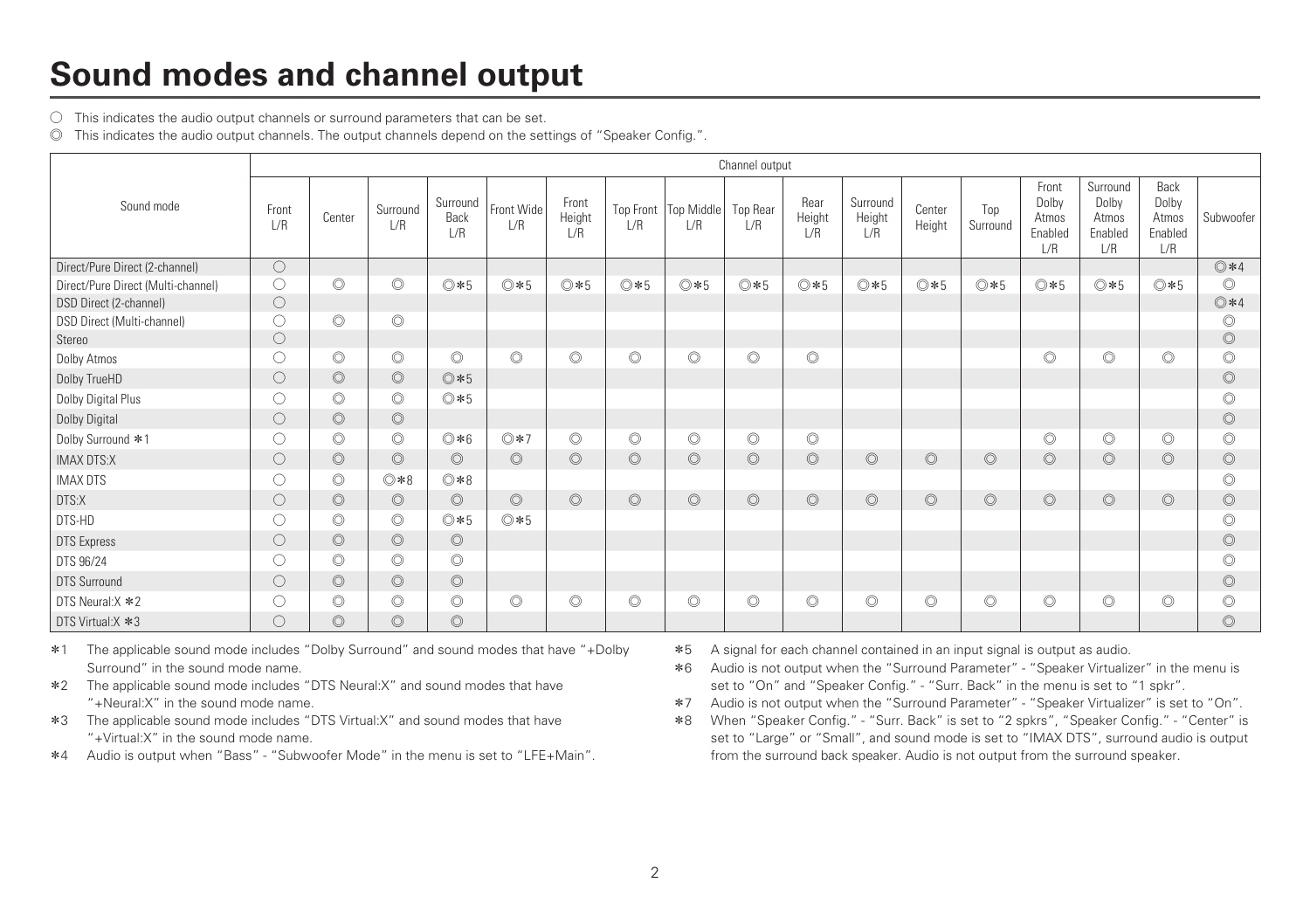|                  |              |                |                 |                         |                   |                        |                |                               | Channel output         |                       |                           |                  |                 |                                            |                                              |                                          |                |
|------------------|--------------|----------------|-----------------|-------------------------|-------------------|------------------------|----------------|-------------------------------|------------------------|-----------------------|---------------------------|------------------|-----------------|--------------------------------------------|----------------------------------------------|------------------------------------------|----------------|
| Sound mode       | Front<br>L/R | Center         | Surround<br>1/R | Surround<br>Back<br>1/R | Front Wide<br>L/R | Front<br>Height<br>1/R | L/R            | Top Front   Top Middle<br>L/R | <b>Top Rear</b><br>L/R | Rear<br>Height<br>1/R | Surround<br>Height<br>1/R | Center<br>Height | Top<br>Surround | Front<br>Dolby<br>Atmos<br>Enabled<br>l /R | Surround<br>Dolby<br>Atmos<br>Enabled<br>L/R | Back<br>Dolby<br>Atmos<br>Enabled<br>L/R | Subwoofer      |
| Auro-3D          | O            | $\circledcirc$ | $\circledcirc$  | $\circledcirc$          |                   | $\circledcirc$         |                |                               |                        | $@*9$                 | $\circledcirc$            | $\circledcirc$   | $\circledcirc$  | ◎ * 10                                     | $@*10$                                       | $@*10$                                   | $\circledcirc$ |
| Auro-2D Surround |              | $\circledcirc$ | O               | $\circledcirc$          |                   |                        |                |                               |                        |                       |                           |                  |                 |                                            |                                              |                                          |                |
| Multi Ch In      | U            | $\circledcirc$ | $\circledcirc$  | $@*5$                   |                   |                        |                |                               |                        |                       |                           |                  |                 |                                            |                                              |                                          | $\circledcirc$ |
| MPEG-H           |              | $\circledcirc$ | Ō               | $\circledcirc$          | $\circledcirc$    | $\circledcirc$         | $\circledcirc$ | $\circledcirc$                | $\circledcirc$         | $\circledcirc$        | $\circledcirc$            | $\circledcirc$   | $\circledcirc$  | $\circledcirc$                             | $\circledcirc$                               | $\circledcirc$                           | É              |
| Multi Ch Stereo  | O            | $\circledcirc$ | $\circledcirc$  | $\circledcirc$          | ◎ * 11            | ◎ * 11                 | ◎ * 11         | ◎ * 11                        | ◎ * 11                 | ◎ * 11                | ◎ * 11                    | ◎ *11            | ◎ * 11          | ◎ *11                                      | ◎ *11                                        | ◎ * 11                                   | $\circledcirc$ |
| Rock Arena       |              | $\circledcirc$ | $\circledcirc$  | $\circledcirc$          | ◎ *1              | ◎*11                   | ◎*11           | ◎ *11                         | ◎*11                   | ◎*11                  | ◎ *11                     | ◎*11             | ◎*11            | ◎ *11                                      | ◎*11                                         | ◎*11                                     |                |
| Jazz Club        | O            | $\circledcirc$ | $\circledcirc$  | $\circledcirc$          | ◎ * 11            | ◎*11                   | ◎ *11          | ◎ * 11                        | ◎*11                   | ◎ * 11                | ◎ * 11                    | ◎ * 11           | ◎ * 11          | ◎ *11                                      | ◎*11                                         | ◎*11                                     | $\circledcirc$ |
| Mono Movie       |              | $\circledcirc$ | $\circledcirc$  | $\circledcirc$          | $@*1"$            | ◎*11                   | ◎ *11          | ◎ *11                         | ◎*11                   | ◎ * 11                | ◎ * 11                    | ◎ *11            | ◎*11            | ◎ *11                                      | ◎*11                                         | ◎*11                                     |                |
| Video Game       | U            | $\circledcirc$ | $\circledcirc$  | $\circledcirc$          | ◎ *11             | ◎*11                   | ◎ *11          | ◎ * 11                        | ◎*11                   | ◎ * 11                | ◎ * 11                    | ◎ * 11           | ◎ * 11          | ◎ *11                                      | ◎ *11                                        | ◎*11                                     | $\circledcirc$ |
| Matrix           |              |                | $\circledcirc$  | $\circledcirc$          | $@*1$             | ◎*11                   | ◎ * 11         | ◎*11                          | ◎*11                   | ◎ * 11                | ◎ *11                     | ◎*11             | ◎*11            | ◎ *11                                      | ◎ *11                                        | ◎*11                                     |                |
| Virtual          |              |                |                 |                         |                   |                        |                |                               |                        |                       |                           |                  |                 |                                            |                                              |                                          | $\circledcirc$ |

z5 A signal for each channel contained in an input signal is output as audio. z9 For the best Auro-3D experience Surround Height speakers are recommended, however you may substitute Rear Height speakers from a Dolby Atmos speaker setup in place of Surround Height speakers.

z10 For the best Auro-3D experience Front Height and Surround Height speakers are recommended, however you may substitute Dolby Atmos Enabled speakers.

z11 Audio is output from the speakers specified in the "Surround Parameter" - "Speaker Select" settings.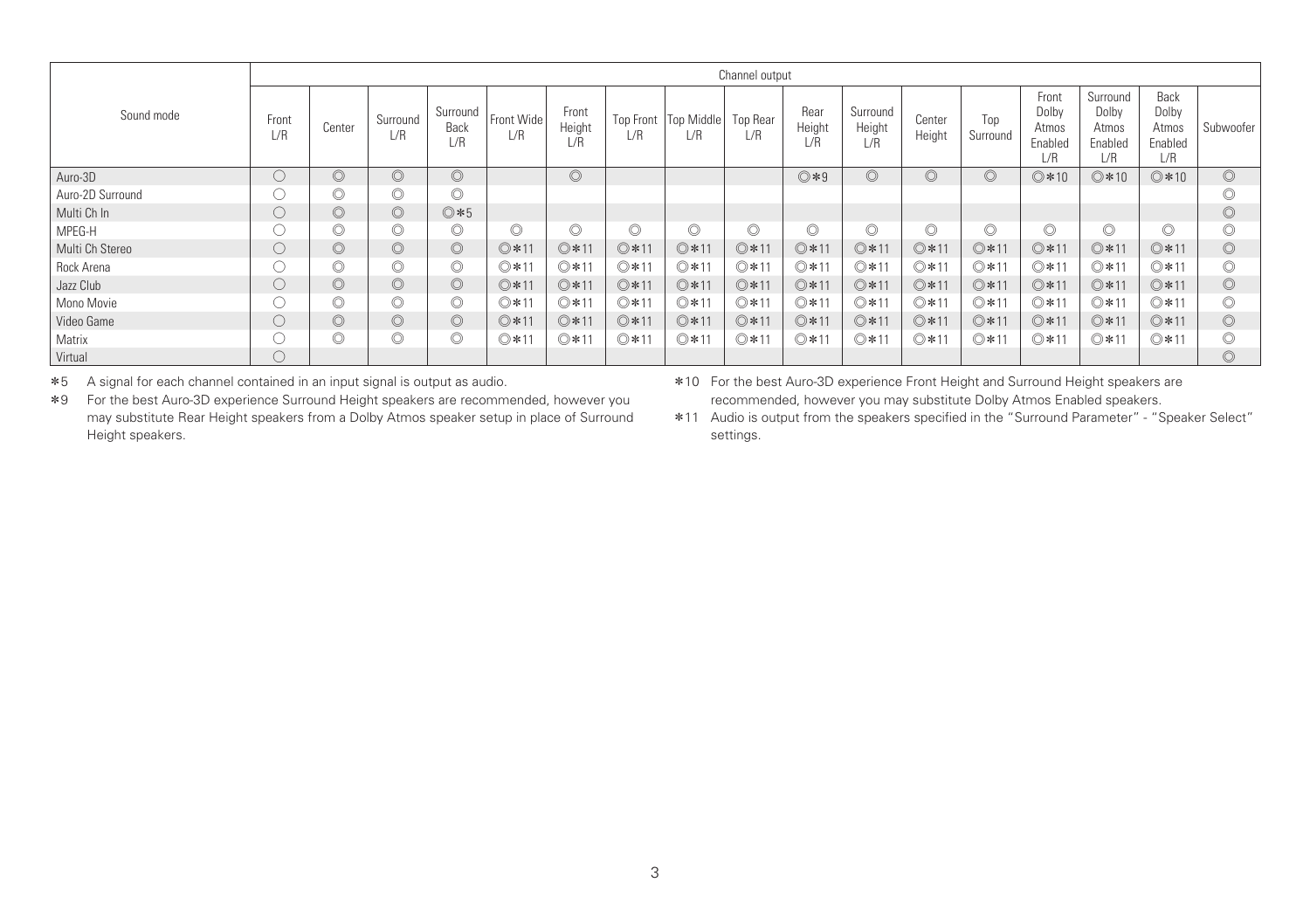#### **Sound modes and surround parameters**

|                                       |                     |                                            |                 |                           |                                  |                     |                     | Surround Parameter  |                           |                     |                                |                        |                     |                               |                             |
|---------------------------------------|---------------------|--------------------------------------------|-----------------|---------------------------|----------------------------------|---------------------|---------------------|---------------------|---------------------------|---------------------|--------------------------------|------------------------|---------------------|-------------------------------|-----------------------------|
| Sound mode                            | Cinema EQ           | Loudness<br>Management Compression<br>$*2$ | Dynamic<br>$*3$ | Dialog<br>Control<br>$*4$ | Low Frequency<br>Effects<br>$*5$ | Delay Time          | <b>Effect Level</b> | Room Size           | Speaker<br>Select<br>$*6$ | Center<br>Spread    | Speaker<br>Virtualizer<br>$*7$ | <b>DTS</b><br>Neural:X | <b>IMAX</b>         | <b>IMAX Audio</b><br>Settings | High Pass<br>Filter<br>$*8$ |
| Direct/Pure Direct (2-channel) *1     |                     | $\circ$                                    | $\bigcirc$      |                           |                                  |                     |                     |                     |                           |                     |                                |                        |                     |                               |                             |
| Direct/Pure Direct (Multi-channel) *1 |                     | $\circ$                                    | 0               | O                         | $\circ$                          |                     |                     |                     |                           |                     |                                |                        |                     |                               |                             |
| DSD Direct (2-channel)                |                     |                                            |                 |                           |                                  |                     |                     |                     |                           |                     |                                |                        |                     |                               |                             |
| DSD Direct (Multi-channel)            |                     |                                            |                 |                           |                                  |                     |                     |                     |                           |                     |                                |                        |                     |                               |                             |
| Stereo                                |                     | $\bigcirc$                                 | $\circ$         | $\circ$                   | $\circ$                          |                     |                     |                     |                           |                     |                                |                        |                     |                               |                             |
| Dolby Atmos                           | $\circ$             | $\circ$                                    | $\bigcirc$      |                           | $\circ$                          |                     |                     |                     |                           |                     | $\bigcirc$                     |                        |                     |                               |                             |
| Dolby TrueHD                          | $\bigcirc$          | $\bigcirc$                                 | $\circ$         |                           | $\circ$                          |                     |                     |                     |                           |                     |                                |                        |                     |                               |                             |
| Dolby Digital Plus                    | $\circ$             | $\circ$                                    | $\bigcirc$      |                           | $\circ$                          |                     |                     |                     |                           |                     |                                |                        |                     |                               |                             |
| Dolby Digital                         | $\bigcirc$          | $\circ$                                    | $\circ$         |                           | $\circ$                          |                     |                     |                     |                           |                     |                                |                        |                     |                               |                             |
| Dolby Surround                        | $\circ$             | $\circ$                                    | 0               |                           |                                  |                     |                     |                     |                           | $\circlearrowright$ | $\circlearrowright$            |                        |                     |                               |                             |
| <b>IMAX DTS:X</b>                     | $\circ$             |                                            | $\circ$         | $\circ$                   | $\circ$                          |                     |                     |                     |                           |                     |                                | $\circ$                | $\circ$             | $\circ$                       | $\circ$                     |
| <b>IMAX DTS</b>                       | $\circ$             |                                            | O               |                           | $\circ$                          |                     |                     |                     |                           |                     |                                |                        | O                   | $\circ$                       | 0                           |
| DTS:X                                 | $\bigcirc$          |                                            | $\circ$         | $\circ$                   | $\bigcirc$                       |                     |                     |                     |                           |                     |                                | $\circ$                | $\bigcirc$          |                               |                             |
| DTS-HD                                | $\circ$             |                                            | $\bigcirc$      |                           | $\circ$                          |                     |                     |                     |                           |                     |                                |                        | $\circlearrowright$ |                               |                             |
| <b>DTS</b> Express                    | $\bigcirc$          |                                            |                 |                           | $\bigcirc$                       |                     |                     |                     |                           |                     |                                |                        | $\bigcirc$          |                               |                             |
| DTS 96/24                             | $\circ$             |                                            |                 |                           | $\circ$                          |                     |                     |                     |                           |                     |                                |                        | O                   |                               |                             |
| <b>DTS Surround</b>                   | $\bigcirc$          |                                            | $\bigcirc$      |                           | $\circ$                          |                     |                     |                     |                           |                     |                                |                        | $\bigcirc$          |                               |                             |
| DTS Neural:X                          | $\circlearrowright$ | $\circ$                                    | $\bigcirc$      |                           |                                  |                     |                     |                     |                           |                     |                                |                        |                     |                               |                             |
| DTS Virtual:X                         | $\bigcirc$          |                                            | $\bigcirc$      |                           |                                  |                     |                     |                     |                           |                     |                                |                        |                     |                               |                             |
| Auro-3D                               | $\circ$             |                                            |                 |                           | $\circ$                          |                     |                     |                     |                           |                     |                                |                        |                     |                               |                             |
| Auro-2D Surround                      | $\bigcirc$          |                                            |                 |                           | $\circ$                          |                     |                     |                     |                           |                     |                                |                        |                     |                               |                             |
| Multi Ch In                           | $\circ$             |                                            |                 |                           | $\circ$                          |                     |                     |                     |                           |                     |                                |                        |                     |                               |                             |
| MPEG-H                                | $\circ$             |                                            |                 |                           | $\circ$                          |                     |                     |                     |                           |                     |                                |                        |                     |                               |                             |
| Multi Ch Stereo                       | $\circ$             | O                                          | O               | O                         | $\circ$                          |                     |                     |                     | О                         |                     |                                |                        |                     |                               |                             |
| Rock Arena                            |                     | $\bigcirc$                                 | $\circ$         | $\circ$                   | $\bigcirc$                       |                     | $\bigcirc$          | $\bigcirc$          | $\circ$                   |                     |                                |                        |                     |                               |                             |
| Jazz Club                             |                     | $\circ$                                    | $\bigcirc$      | О                         | $\circ$                          |                     | O                   | $\circlearrowright$ | $\circ$                   |                     |                                |                        |                     |                               |                             |
| Mono Movie                            |                     | $\circ$                                    | $\circ$         | $\circ$                   | $\circ$                          |                     | $\circ$             | $\bigcirc$          | $\circ$                   |                     |                                |                        |                     |                               |                             |
| Video Game                            |                     | $\circ$                                    | $\bigcirc$      | $\circlearrowright$       | $\circ$                          |                     | $\circ$             | $\circlearrowright$ | $\circ$                   |                     |                                |                        |                     |                               |                             |
| Matrix                                |                     | $\circ$                                    | $\bigcirc$      | $\circ$                   | $\bigcirc$                       | $\circlearrowright$ |                     |                     | $\circ$                   |                     |                                |                        |                     |                               |                             |
| Virtual                               |                     | O                                          | 0               | Ω                         | O                                |                     |                     |                     |                           |                     |                                |                        |                     |                               |                             |

\*1 During playback in Pure Direct mode, the surround parameters are the same as in Direct mode.

\*2 This item can be selected when a Dolby Digital, Dolby Digital Plus, Dolby TrueHD or Dolby Atmos signal is played.

- z3 This item can be selected when a Dolby Digital, Dolby Digital Plus, Dolby TrueHD, Dolby Atmos, DTS:X or DTS signal is played.
- z4 This item can be selected when a DTS:X signal that is compatible with the Dialog Control function is input.
- z5 This item can be selected when a Dolby Digital or DTS signal or DVD-Audio is played.
- z6 This item can be selected when Height, Ceiling or Dolby Atmos Enabled speakers are used.
- \*7 This item can be set when any Height, Ceiling or Dolby Atmos Enabled speakers are not used, or Surround speakers are not used.

z8 This item can be selected when "Surround Parameter" - "IMAX Audio Settings" in the menu is set to "Manual".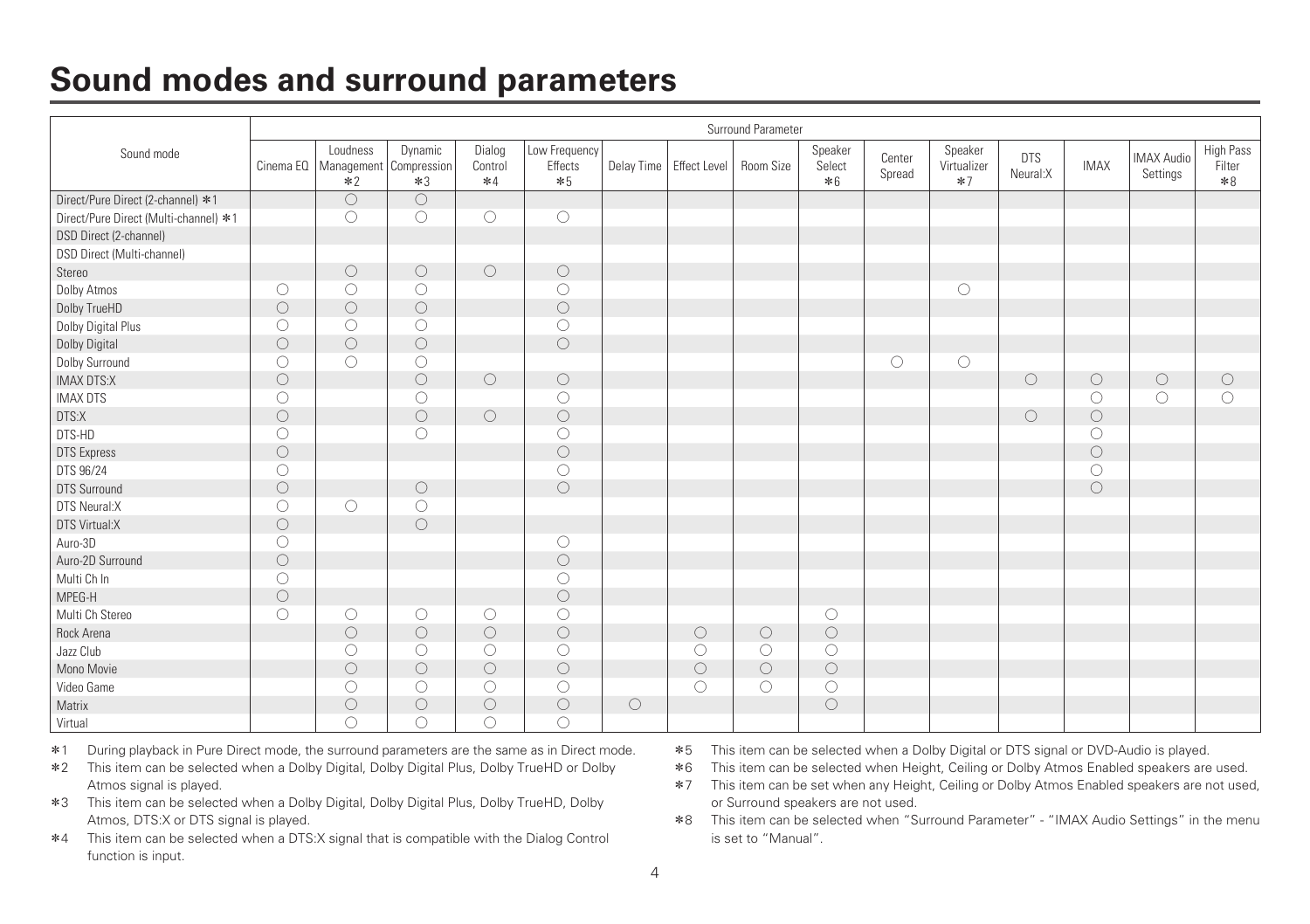|                                       |                            |                           | Surround Parameter      |                           |                 |                |                     |                     | Subwoofer             |                             | Audyssey               |                               |                               |                     |                           |
|---------------------------------------|----------------------------|---------------------------|-------------------------|---------------------------|-----------------|----------------|---------------------|---------------------|-----------------------|-----------------------------|------------------------|-------------------------------|-------------------------------|---------------------|---------------------------|
| Sound mode                            | Low Pass<br>Filter<br>$*8$ | Subwoofer<br>Mode<br>$*8$ | Auro-Matic<br>3D Preset | Auro-Matic<br>3D Strength | Auro-3D<br>Mode | Subwoofer      | Dialog<br>Enhancer  | Tone<br>$*9$        | Level Adjust<br>$*10$ | MultEQ® XT32<br>$*11*12*13$ | Dynamic EQ<br>$*13*14$ | Dynamic<br>Volume<br>$*13*14$ | Audyssey<br>I FC™<br>$*13*14$ | Restorer<br>$*15$   | <b>Bass Sync</b><br>$*16$ |
| Direct/Pure Direct (2-channel) *1     |                            |                           |                         |                           |                 | $\bigcirc$ *17 |                     |                     | $\bigcirc$ *17        |                             |                        |                               |                               |                     |                           |
| Direct/Pure Direct (Multi-channel) *1 |                            |                           |                         |                           |                 |                |                     |                     | O                     |                             |                        |                               |                               |                     | O                         |
| DSD Direct (2-channel)                |                            |                           |                         |                           |                 | $\bigcirc$ *17 |                     |                     | ○ * 17                |                             |                        |                               |                               |                     |                           |
| DSD Direct (Multi-channel)            |                            |                           |                         |                           |                 |                |                     |                     | $\bigcirc$            |                             |                        |                               |                               |                     | О                         |
| Stereo                                |                            |                           |                         |                           |                 | $O*18$         | О                   | 0                   | $O*18$                | $\circ$                     | $\circlearrowright$    | $\circlearrowright$           | $\circlearrowright$           | $\circlearrowright$ | $\circlearrowright$       |
| Dolby Atmos                           |                            |                           |                         |                           |                 |                | O                   | 0                   | 0                     | $\circ$                     | $\circlearrowright$    | $\circ$                       | $\bigcirc$                    |                     | O                         |
| Dolby TrueHD                          |                            |                           |                         |                           |                 |                | $\circ$             | $\circ$             | $\bigcirc$            | $\circ$                     | $\bigcirc$             | $\circ$                       | $\circ$                       |                     | $\bigcirc$                |
| Dolby Digital Plus                    |                            |                           |                         |                           |                 |                | O                   | 0                   | O                     | O                           | О                      | $\circ$                       | $\circlearrowright$           |                     | O                         |
| <b>Dolby Digital</b>                  |                            |                           |                         |                           |                 |                | $\circ$             | $\circ$             | $\circ$               | $\circ$                     | $\bigcirc$             | $\circ$                       | $\circ$                       |                     | $\circ$                   |
| Dolby Surround                        |                            |                           |                         |                           |                 |                | O                   | 0                   | $\bigcirc$            | $\circ$                     | О                      | $\circlearrowright$           | $\circ$                       | Ω                   |                           |
| <b>IMAX DTS:X</b>                     | $\bigcirc$                 | $\circ$                   |                         |                           |                 |                | $\circ$             | $\circ$             | $\circ$               | $\circ$                     | $\bigcirc$             | $\circ$                       | $\circ$                       |                     | $\circlearrowright$       |
| <b>IMAX DTS</b>                       | O                          | O                         |                         |                           |                 |                | ∩                   | O                   | $\bigcirc$            | $\circ$                     | $\circlearrowright$    | O                             | O                             |                     | O                         |
| DTS:X                                 |                            |                           |                         |                           |                 |                | $\circlearrowright$ | $\circ$             | $\circ$               | $\circ$                     | $\circ$                | $\circ$                       | $\circ$                       |                     | $\circlearrowright$       |
| DTS-HD                                |                            |                           |                         |                           |                 |                | O                   | 0                   | $\circ$               | $\circ$                     | $\circ$                | $\circ$                       | $\circ$                       |                     | O                         |
| <b>DTS</b> Express                    |                            |                           |                         |                           |                 |                | $\circ$             | $\circ$             | $\bigcirc$            | $\circ$                     | $\bigcirc$             | $\circ$                       | $\circ$                       |                     | $\circlearrowright$       |
| DTS 96/24                             |                            |                           |                         |                           |                 |                | O                   | 0                   | $\bigcirc$            | $\circ$                     | О                      | $\circ$                       | $\circ$                       |                     | Ο                         |
| <b>DTS Surround</b>                   |                            |                           |                         |                           |                 |                | $\bigcirc$          | $\circ$             | $\circ$               | $\circ$                     | $\circ$                | $\circ$                       | $\circ$                       |                     | $\bigcirc$                |
| DTS Neural:X                          |                            |                           |                         |                           |                 |                | O                   | O                   | O                     | O                           | О                      | $\circlearrowright$           | O                             | O                   |                           |
| DTS Virtual:X                         |                            |                           |                         |                           |                 |                | $\circlearrowright$ | $\circ$             | $\circ$               | $\circ$                     |                        |                               |                               | $\circ$             |                           |
| Auro-3D                               |                            |                           | $\bigcirc$ *19          | $\bigcirc$ *19            | $\bigcirc$ *20  |                | O                   | 0                   | $\circ$               | $\circ$                     | О                      | $\circ$                       | $\circ$                       | O                   | $\circ$                   |
| Auro-2D Surround                      |                            |                           |                         |                           |                 |                | $\circlearrowright$ | $\circlearrowright$ | $\circ$               | $\circ$                     | $\bigcirc$             | $\circ$                       | $\circ$                       | $\circlearrowright$ | $\circlearrowright$       |
| Multi Ch In                           |                            |                           |                         |                           |                 |                | O                   | 0                   | $\bigcirc$            | $\circ$                     | $\circlearrowright$    | O                             | $\bigcirc$                    |                     | O                         |
| MPEG-H                                |                            |                           |                         |                           |                 |                | $\circ$             | $\circ$             | $\circ$               | $\circ$                     | $\bigcirc$             | $\circ$                       | $\circ$                       |                     | $\circ$                   |
| Multi Ch Stereo                       |                            |                           |                         |                           |                 |                | O                   | O                   | O                     | $\circ$                     | О                      | $\circ$                       | $\circlearrowright$           | O                   | Ο                         |
| Rock Arena                            |                            |                           |                         |                           |                 |                | $\circ$             | $\circ$             | $\circ$               | $\circ$                     | $\circ$                | $\circ$                       | $\circ$                       | $\circ$             | $\circ$                   |
| Jazz Club                             |                            |                           |                         |                           |                 |                | O                   | Ω                   | $\bigcirc$            | $\circ$                     | О                      | $\circ$                       | $\circlearrowright$           | 0                   | O                         |
| Mono Movie                            |                            |                           |                         |                           |                 |                | $\circ$             | $\circ$             | $\circ$               | $\circ$                     | $\circ$                | $\circ$                       | $\circ$                       | $\circlearrowright$ | $\circ$                   |
| Video Game                            |                            |                           |                         |                           |                 |                | O                   | O                   | O                     | $\circ$                     | $\circlearrowright$    | O                             | O                             | O                   | O                         |
| Matrix                                |                            |                           |                         |                           |                 |                | $\circlearrowright$ | $\circ$             | $\circlearrowright$   | $\circ$                     | $\circ$                | $\circ$                       | $\circlearrowright$           | $\circlearrowright$ | $\circlearrowright$       |
| Virtual                               |                            |                           |                         |                           |                 |                |                     | ∩                   | O                     | O                           | O                      | $\bigcirc$                    | O                             | O                   | O                         |

\*1 During playback in Pure Direct mode, the surround parameters are the same as in Direct mode.

z8 This item can be selected when "Surround Parameter" - "IMAX Audio Settings" in the menu is set to "Manual".

\*9 This item cannot be set when "Dynamic EQ" is set to "On".

- z10 This item cannot be set when "Speaker Config." "Subwoofer" in the menu is set to "None".
- \*11 This item cannot be set when Audyssey® Setup (Speaker Calibration) has not been performed.
- \*12 This item cannot be selected when a DTS:X format with a sampling frequency of over 48 kHz is input.
- \*13. This item cannot be set when sound mode is "DTS Virtual:X" or sound mode that have "+Virtual:X" in the sound mode name.
- z14 This item cannot be set when "MultEQ® XT32" in the menu is set to "Off".
- z15 This item can be set when the input signal is analog, PCM 48 kHz or 44.1 kHz.
- z16 This can be set when the LFE signal is included in the input signal.
- z17 This setting is available when "Bass" "Subwoofer Mode" in the menu is set to "LFE+Main".
- z18 This item can be set when "Speaker Config." "Front" is set to "Small" or "Bass" "Subwoofer Mode" is set to "LFE+Main".
- z19 This can be set if the input signal does not contain an Auro-3D signal or if the input Auro-3D signal does not contain Front Height channels.
- \*20 This can be set if the input signal contains an Auro-3D signal.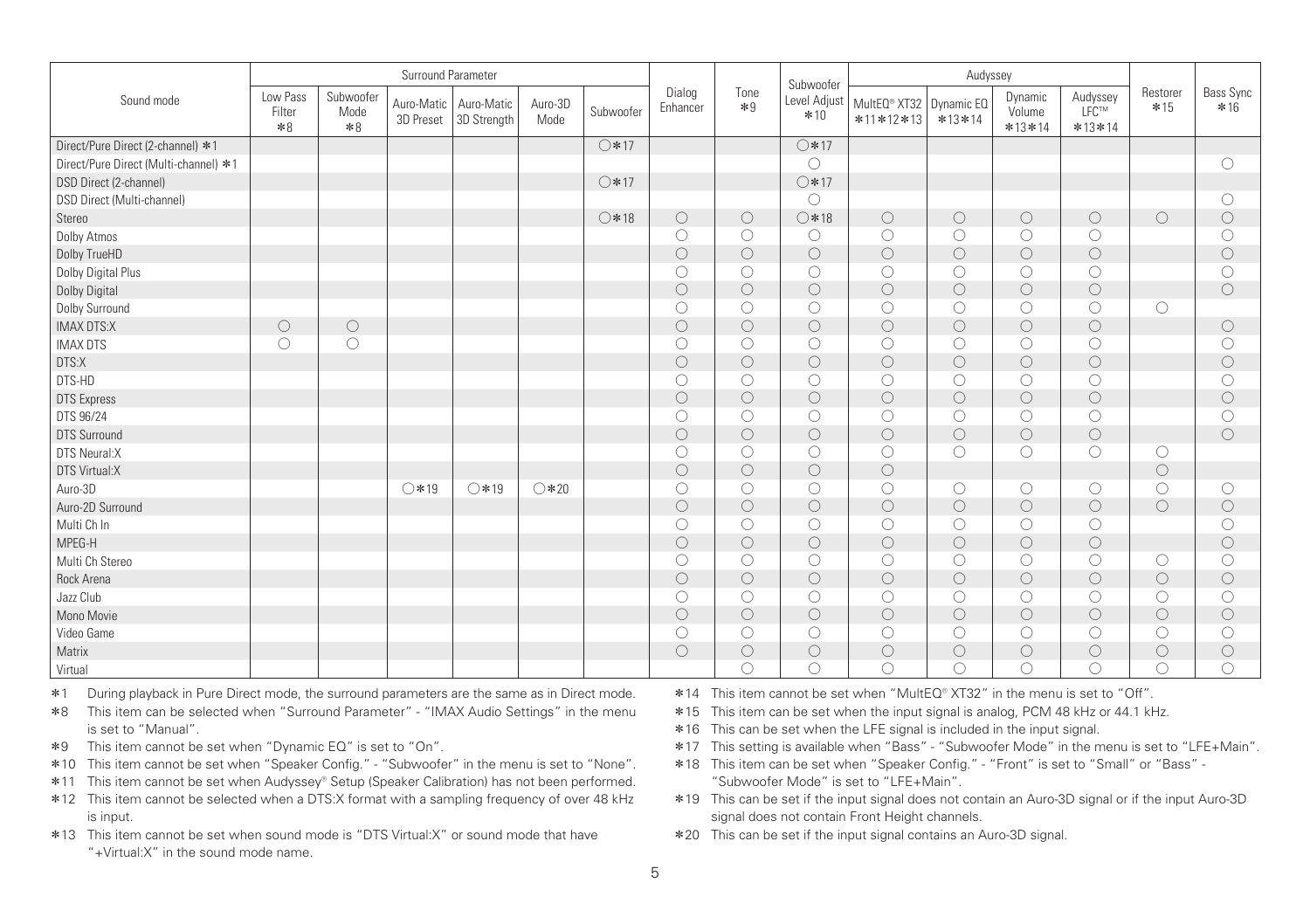### **Types of input signals, and corresponding sound modes**

**•** This indicates the default sound mode.

 $\bigcirc$  This indicates the selectable sound mode.

|                                  |      |                 |         |                                        |                     | 2-channel signal      |            |                          |                            |               |                       |                     |                         |                     |                              |         |            | Multi-channel signal |                                           |            |            |               |                          |                        |                               |
|----------------------------------|------|-----------------|---------|----------------------------------------|---------------------|-----------------------|------------|--------------------------|----------------------------|---------------|-----------------------|---------------------|-------------------------|---------------------|------------------------------|---------|------------|----------------------|-------------------------------------------|------------|------------|---------------|--------------------------|------------------------|-------------------------------|
| Sound mode                       | NOTE | Dolby<br>TrueHD | Plus    | Dolby Dolby<br>Digital Digital<br>(EX) | DTS-<br>HD          | <b>DTS</b><br>Express | <b>DTS</b> | Analog   (Super<br>/ PCM | <b>DSD</b><br>Audio<br>CD) | Dolby         | Dolby<br>Atmos TrueHD | Dolby Dolby<br>Plus | Digital Digital<br>(EX) |                     | IMAX   IMAX  <br>DTS:X   DTS | DTS:X   | DTS-<br>HD | <b>DTS</b>           | DTS ES DTS ES<br>Express Dscrt6.1 Mtrx6.1 |            | <b>DTS</b> | Auro-<br>3D   | PCM<br>multi-<br>channel | MPEG-H                 | DSD<br>(Super<br>Audio<br>CD) |
| Direct                           |      |                 |         |                                        |                     |                       |            |                          |                            |               |                       |                     |                         |                     |                              |         |            |                      |                                           |            |            |               |                          |                        |                               |
| Direct                           |      |                 | $\circ$ |                                        | O                   | O                     | O          | $\bigcirc *2$            |                            | $\bigcirc$    | O                     |                     |                         | O                   |                              |         | O          | U.                   | ⊖                                         | O          |            | U             | ∩                        | $\left( \quad \right)$ |                               |
| DSD Direct                       |      |                 |         |                                        |                     |                       |            |                          | $\circ$                    |               |                       |                     |                         |                     |                              |         |            |                      |                                           |            |            |               |                          |                        | $\circ$                       |
| Pure Direct                      |      |                 |         |                                        |                     |                       |            |                          |                            |               |                       |                     |                         |                     |                              |         |            |                      |                                           |            |            |               |                          |                        |                               |
| Pure Direct                      |      |                 | C       | $\circ$                                | $\circlearrowright$ | $\bigcirc$            | $\circ$    | $\bigcirc$               |                            | $\bigcirc$    | $\circ$               | $\bigcirc$          |                         | $\circlearrowright$ | $\circ$                      | $\circ$ | $\bigcirc$ | 0                    |                                           | 0          | $\bigcirc$ | $\bigcirc$    |                          | $\bigcirc$             |                               |
| DSD Pure Direct                  |      |                 |         |                                        |                     |                       |            |                          | O                          |               |                       |                     |                         |                     |                              |         |            |                      |                                           |            |            |               |                          |                        |                               |
| Stereo                           |      |                 |         |                                        |                     |                       |            |                          |                            |               |                       |                     |                         |                     |                              |         |            |                      |                                           |            |            |               |                          |                        |                               |
| Stereo                           |      |                 | $\circ$ |                                        | $\bigcirc$          | O                     | ∩          | $\bullet$                | $\bullet$                  | $\bigcirc$    | $\bigcirc$            | $\bigcirc$          |                         | $\bigcirc$          |                              |         | $\bigcirc$ | $\bigcirc$           |                                           | $\bigcirc$ | O          | Ō             | C                        | $\bigcirc$             |                               |
| Dolby Surround                   |      |                 |         |                                        |                     |                       |            |                          |                            |               |                       |                     |                         |                     |                              |         |            |                      |                                           |            |            |               |                          |                        |                               |
| Dolby Atmos                      | $*1$ |                 |         |                                        |                     |                       |            |                          |                            | $\bullet$     |                       |                     |                         |                     |                              |         |            |                      |                                           |            |            |               |                          |                        |                               |
| Dolby TrueHD                     |      |                 |         |                                        |                     |                       |            |                          |                            | $\bigcirc$ *3 | $\circ$               |                     |                         |                     |                              |         |            |                      |                                           |            |            | $\bigcirc$ *4 |                          |                        |                               |
| Dolby Digital Plus               |      |                 | C       |                                        |                     |                       |            |                          |                            | ○*5           |                       | $\bigcirc$          |                         |                     |                              |         |            |                      |                                           |            |            |               |                          |                        |                               |
| Dolby Digital                    |      |                 |         | $\bigcirc$                             |                     |                       |            |                          |                            |               |                       |                     |                         |                     |                              |         |            |                      |                                           |            |            |               |                          |                        |                               |
| Dolby (D+) (HD) + Dolby Surround |      |                 |         |                                        |                     |                       |            |                          |                            |               |                       |                     |                         |                     |                              |         |            |                      |                                           |            |            | $\bigcirc$ *4 |                          |                        |                               |
| $Douby (D+) (HD) + Neural:X$     |      |                 |         |                                        |                     |                       |            |                          |                            |               | $\circ$               | $\circ$             | U                       |                     |                              |         |            |                      |                                           |            |            | $\bigcirc$ *4 |                          |                        |                               |
| Dolby Surround                   |      |                 |         |                                        | O                   | O                     | $\circ$    | $\circ$                  | O                          |               |                       |                     |                         |                     |                              |         |            |                      |                                           |            |            |               |                          |                        |                               |

\*1 This item can be selected when using any of the Surround Back, Front Height, Top Front, Top Middle, Top Rear, Rear Height, Front Dolby, Surround Dolby or Back Dolby speaker. It can also be selected when the "Surround Parameter" - "Speaker Virtualizer" setting is turned "On".

\*2 The default sound mode for the AirPlay playback is "Direct".

\*3 This can be selected when the Dolby Atmos signal contains the Dolby TrueHD signal.

z4 This item can be selected if the Auro-3D signal contains Dolby TrueHD.

**\*5** This can be selected when the Dolby Atmos signal contains the Dolby Digital Plus signal.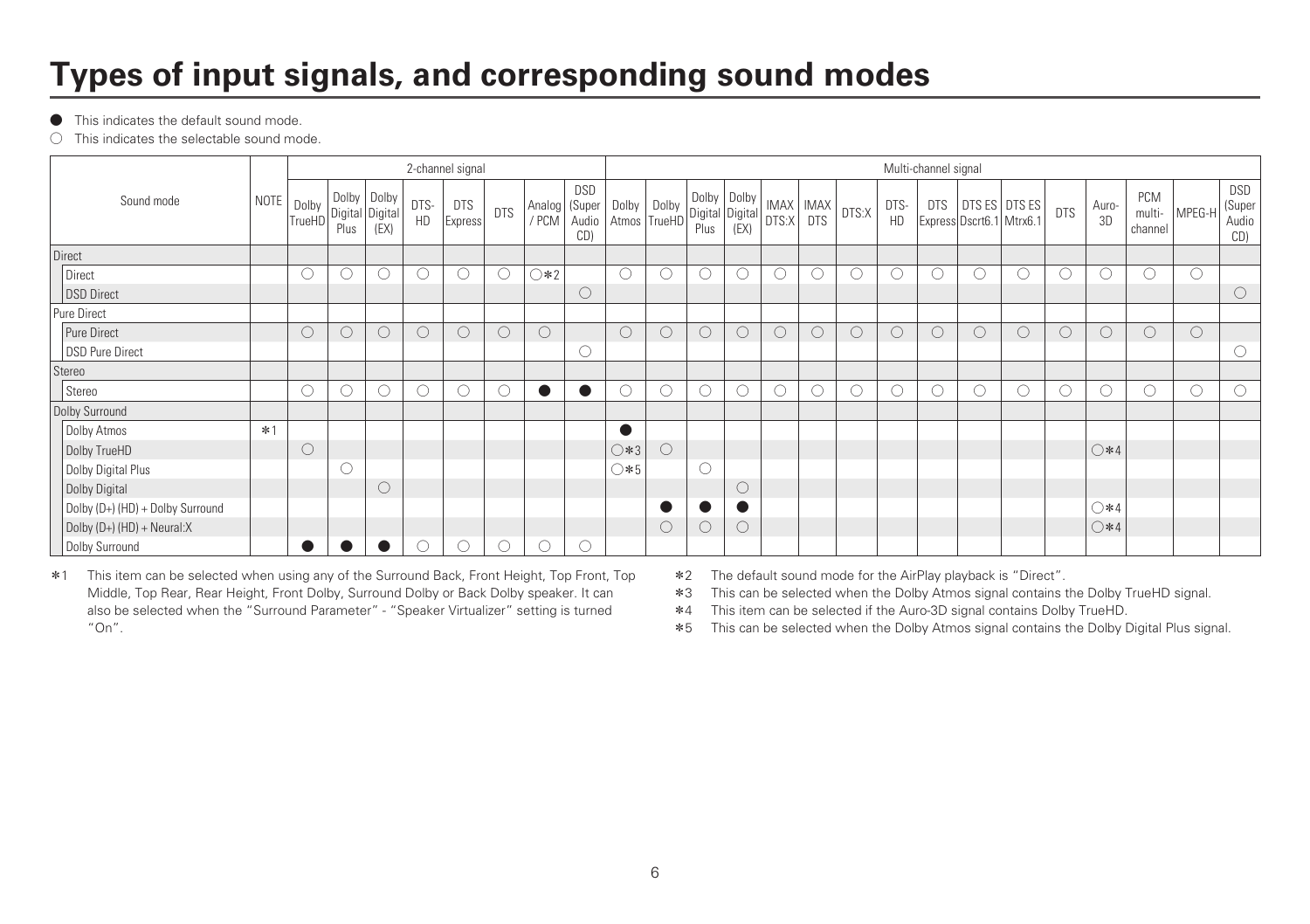|                                   |      |                          |         |                                          |                | 2-channel signal                             |            |                          |                            |             |              |      |                                                                                                                                                                                                                                                                                                                 |                             |                     |                                        |                | Multi-channel signal |                         |                                                                               |            |             |                          |        |                               |
|-----------------------------------|------|--------------------------|---------|------------------------------------------|----------------|----------------------------------------------|------------|--------------------------|----------------------------|-------------|--------------|------|-----------------------------------------------------------------------------------------------------------------------------------------------------------------------------------------------------------------------------------------------------------------------------------------------------------------|-----------------------------|---------------------|----------------------------------------|----------------|----------------------|-------------------------|-------------------------------------------------------------------------------|------------|-------------|--------------------------|--------|-------------------------------|
| Sound mode                        |      | NOTE   Dolby '<br>TrueHD | Plus    | Dolby   Dolby<br>Digital Digital<br>(EX) | DTS-<br>HD     | <b>DTS</b><br>Express                        | <b>DTS</b> | Analog   (Super<br>/ PCM | <b>DSD</b><br>Audio<br>CD) | Dolby Dolby | Atmos TrueHD | Plus | $\begin{array}{c c c} \text{Dolly} & \text{Dolly} \\ \hline \text{Digital} & \text{Digital} \\ \hline \text{Digital} & \text{DTS} \end{array} \Bigg  \begin{array}{c} \text{IMAX} \\ \text{DTS} \end{array} \Bigg  \begin{array}{c} \text{IMAX} \\ \text{DTS} \end{array} \Bigg  \\[0.5em] \end{array}$<br>(EX) |                             |                     | DTS:X                                  | DTS-<br>HD     |                      | Express Dscrt6.1 Mtrx6. | DTS   DTS ES   DTS ES                                                         | <b>DTS</b> | Auro-<br>3D | PCM<br>multi-<br>channel | MPEG-H | DSD<br>(Super<br>Audio<br>CD) |
| DTS Surround                      |      |                          |         |                                          |                |                                              |            |                          |                            |             |              |      |                                                                                                                                                                                                                                                                                                                 |                             |                     |                                        |                |                      |                         |                                                                               |            |             |                          |        |                               |
| <b>IMAX DTS:X</b>                 |      |                          |         |                                          |                |                                              |            |                          |                            |             |              |      |                                                                                                                                                                                                                                                                                                                 | $\bullet *7$                |                     |                                        |                |                      |                         |                                                                               |            |             |                          |        |                               |
| <b>IMAX DTS</b>                   |      |                          |         |                                          |                |                                              |            |                          |                            |             |              |      |                                                                                                                                                                                                                                                                                                                 |                             | $\bigcirc \times 7$ |                                        |                |                      |                         |                                                                               | $0*8$      |             |                          |        |                               |
| IDTS:X MSTR / DTS:X               |      |                          |         |                                          |                |                                              |            |                          |                            |             |              |      |                                                                                                                                                                                                                                                                                                                 | $\bigcirc *9$               |                     |                                        |                |                      |                         |                                                                               |            |             |                          |        |                               |
| DTS-HD MSTR                       |      |                          |         |                                          | $\circ$ *10    |                                              |            |                          |                            |             |              |      |                                                                                                                                                                                                                                                                                                                 |                             | $\bigcirc *9$       |                                        | $\circ$ *10    |                      |                         |                                                                               |            | 1∴11        |                          |        |                               |
| DTS-HD HI RES                     |      |                          |         |                                          | $\bigcirc$ *12 |                                              |            |                          |                            |             |              |      |                                                                                                                                                                                                                                                                                                                 |                             | $\bigcirc *9$       |                                        | $\bigcirc$ *12 |                      |                         |                                                                               |            |             |                          |        |                               |
| DTS Express                       |      |                          |         |                                          |                | $\bigcirc$                                   |            |                          |                            |             |              |      |                                                                                                                                                                                                                                                                                                                 |                             | $\bigcirc *9$       |                                        |                | $\bigcirc$           |                         |                                                                               |            |             |                          |        |                               |
| DTS ES Dscrt 6.1                  | $*6$ |                          |         |                                          |                |                                              |            |                          |                            |             |              |      |                                                                                                                                                                                                                                                                                                                 |                             |                     |                                        |                |                      |                         |                                                                               |            |             |                          |        |                               |
| DTS ES Mtrx 6.1                   | $*6$ |                          |         |                                          |                |                                              |            |                          |                            |             |              |      |                                                                                                                                                                                                                                                                                                                 |                             |                     |                                        |                |                      |                         | $\circ$                                                                       |            |             |                          |        |                               |
| DTS 96/24                         |      |                          |         |                                          |                |                                              | ◯ * 13     |                          |                            |             |              |      |                                                                                                                                                                                                                                                                                                                 |                             |                     |                                        |                |                      |                         |                                                                               | ◯∗13│      |             |                          |        |                               |
| DTS Surround                      |      |                          |         |                                          |                |                                              | О          |                          |                            |             |              |      |                                                                                                                                                                                                                                                                                                                 |                             | $\bigcirc *9$       |                                        |                |                      | $\circ$                 | $\circ$                                                                       | $\bigcirc$ |             |                          |        |                               |
| IMAX DTS + Neural:X               |      |                          |         |                                          |                |                                              |            |                          |                            |             |              |      |                                                                                                                                                                                                                                                                                                                 |                             | $\bullet *7$        |                                        |                |                      |                         |                                                                               | $0*8$      |             |                          |        |                               |
| IMAX DTS / IMAX DTS:X + Virtual:X |      |                          |         |                                          |                |                                              |            |                          |                            |             |              |      |                                                                                                                                                                                                                                                                                                                 | $\bigcirc$ *7 $\bigcirc$ *7 |                     |                                        |                |                      |                         |                                                                               | $0*8$      |             |                          |        |                               |
| DTS (-HD) + Dolby Surround        |      |                          |         |                                          |                |                                              |            |                          |                            |             |              |      |                                                                                                                                                                                                                                                                                                                 |                             |                     |                                        | $\bigcirc$     |                      |                         | ∩                                                                             |            | ⊇*11        |                          |        |                               |
| DTS (-HD) + Neural:X              |      |                          |         |                                          |                |                                              |            |                          |                            |             |              |      |                                                                                                                                                                                                                                                                                                                 |                             | $\bigcirc *9$       |                                        |                |                      |                         | $\bullet * 14 \bullet * 14 \bullet * 14 \bullet * 14 \bullet * 14 \odot * 11$ |            |             |                          |        |                               |
| DTS (-HD) / DTS:X + Virtual:X     |      |                          |         |                                          |                |                                              |            |                          |                            |             |              |      |                                                                                                                                                                                                                                                                                                                 |                             |                     | $\bigcirc*9\bigcirc*9\bigcirc*15\big $ | $\bigcirc$     |                      |                         | 0                                                                             | 0          | ີ *11       |                          |        |                               |
| DTS Neural:X                      |      | $\circ$                  | $\circ$ | $\bigcirc$                               |                | $\bullet$ * 14 $\bullet$ * 14 $\bullet$ * 14 |            | $\bigcirc$               | $\bigcirc$                 |             |              |      |                                                                                                                                                                                                                                                                                                                 |                             |                     |                                        |                |                      |                         |                                                                               |            |             |                          |        |                               |
| DTS Virtual:X                     |      |                          |         |                                          |                |                                              |            |                          |                            |             |              |      |                                                                                                                                                                                                                                                                                                                 |                             |                     |                                        |                |                      |                         |                                                                               |            |             |                          |        |                               |

**\*6** This item can be selected when surround back speakers are used.

z7 Selectable when "Surround Parameter" - "IMAX" is set to "Auto" in the menu.

z8 Selectable when "Surround Parameter" - "IMAX" is set to "On" in the menu and a 48 kHz sampling frequency DTS 5.1 channel signal is being input.

- z9 Selectable when "Surround Parameter" "IMAX" is set to "Off". (Selectable sound modes vary depending on the type of input signal).
- \*10 This item can be selected when the input signal is DTS-HD Master Audio.
- \*11 This item can be selected if the Auro-3D signal contains DTS-HD Master Audio.
- \*12 This item can be selected when the input signal is DTS-HD Hi Resolution.
- \*13 This item can be selected when the input signal is DTS 96/24.
- \*14 This item cannot be selected when a DTS(-HD) format with a sampling frequency of over 48 kHz is input.
- z15 This item cannot be selected when a DTS:X format with a sampling frequency of over 48 kHz is input.